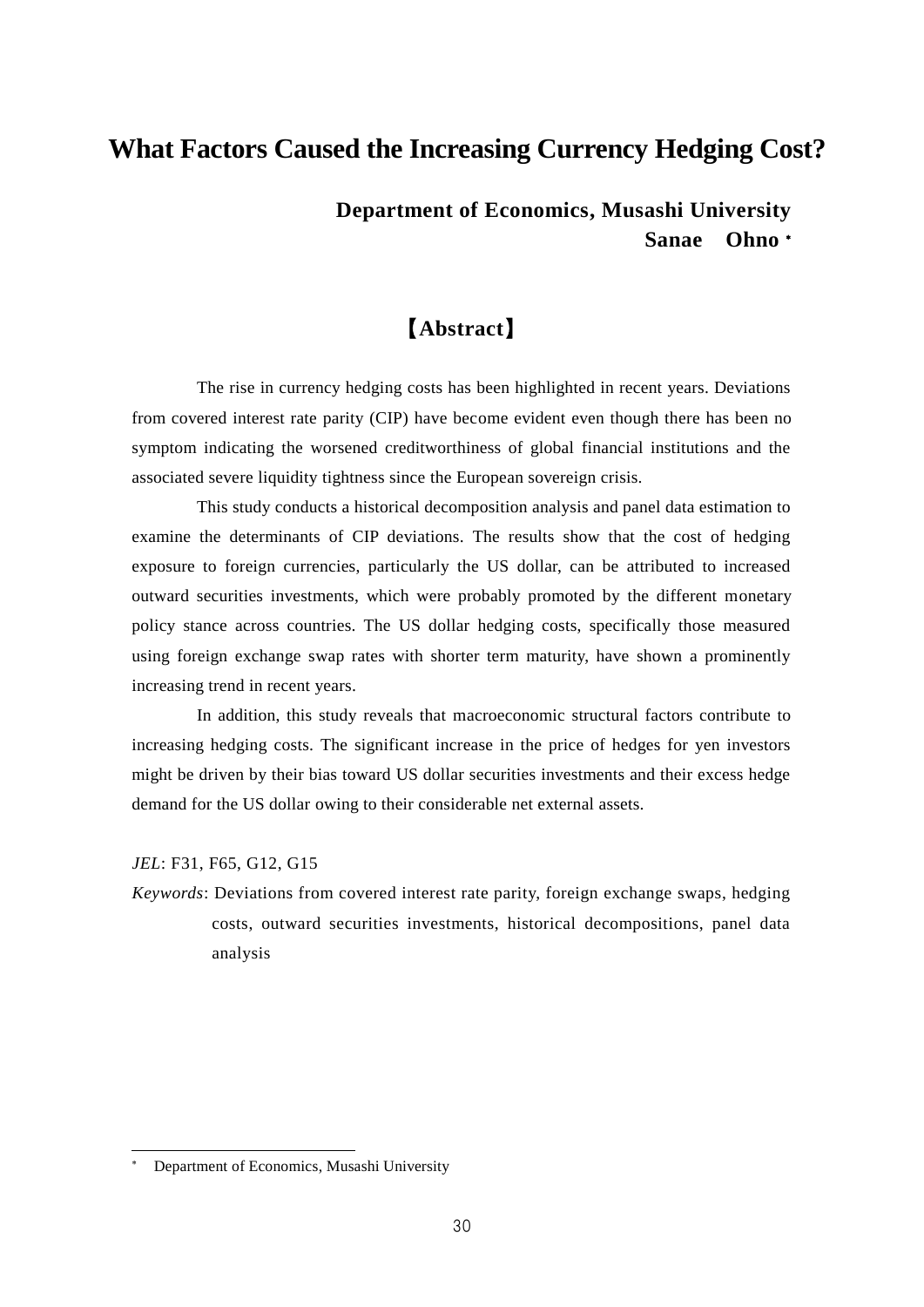#### **1. Introduction**

Japanese investors have struggled with ultra-low yields from domestic investments. Moreover, in recent years, the gap in bond yields between Japanese and US bonds, which is attributable to different monetary policy stances between the two nations, has widened and thus, promoted their investment in US dollar bonds. At the same time, however, Japanese investors are faced with the increasing cost of hedging against US dollar exposure.

Hedging costs have been growing at a faster pace than the differential between the Japanese and US money market rates, indicating the violation of covered interest rate parity (CIP). This contradicts the belief that for markets in developed countries, cross-border capital transactions are no longer restricted, an arbitrage opportunity will spontaneously disappear at all times except in a crisis period, when counterparty risks become more serious and arbitrage activities are limited owing to an acute decline in fundraising liquidity.

Since the end of the European sovereign crisis, there has been no prominent symptom suggesting the worsening creditworthiness of financial institutions in major countries. In addition, there has been no indication of fundraising liquidity tightening in international financial markets, particularly when the monetary authorities of major nations have maintained affluent liquidity provisions. The deviation from CIP, however, has become evident since 2014 and continues to grow.

For Japanese institutional investors, such as insurance companies and private pension funds, currency hedging operations account for a major part of their foreign currency exposure. According to a survey conducted by JP Morgan Chase & Co., foreign exchange hedging is performed for 90% of foreign bond portfolios in defined benefit accounts of major Japanese corporate pension funds. While this hedge rate may be reasonable considering large-scale foreign exchange (FX) standard deviation, the increasing hedging cost undermines the profitability of foreign bond investments.

This study investigates the determinants of currency hedging costs by emphasizing the effects of outward securities investments stimulated by the variation in monetary policy stance across nations and by other macroeconomic structural factors. The analysis adopts two empirical methodologies. First, a historical decomposition analysis is conducted to detect and trace the key factors contributing to the upward trend of hedging costs. Deviations from CIP measured by using the exchange rate for yen to major currencies are decomposed into several structural shocks to see what factors contributed to the increase in the hedging cost at each point of time. Second, panel data analyses are conducted to examine the relationship between CIP deviations and macroeconomic structural factors. Among investors of major nations, those in Japan have incurred the greatest increase in hedging costs for investments in US dollar-denominated assets.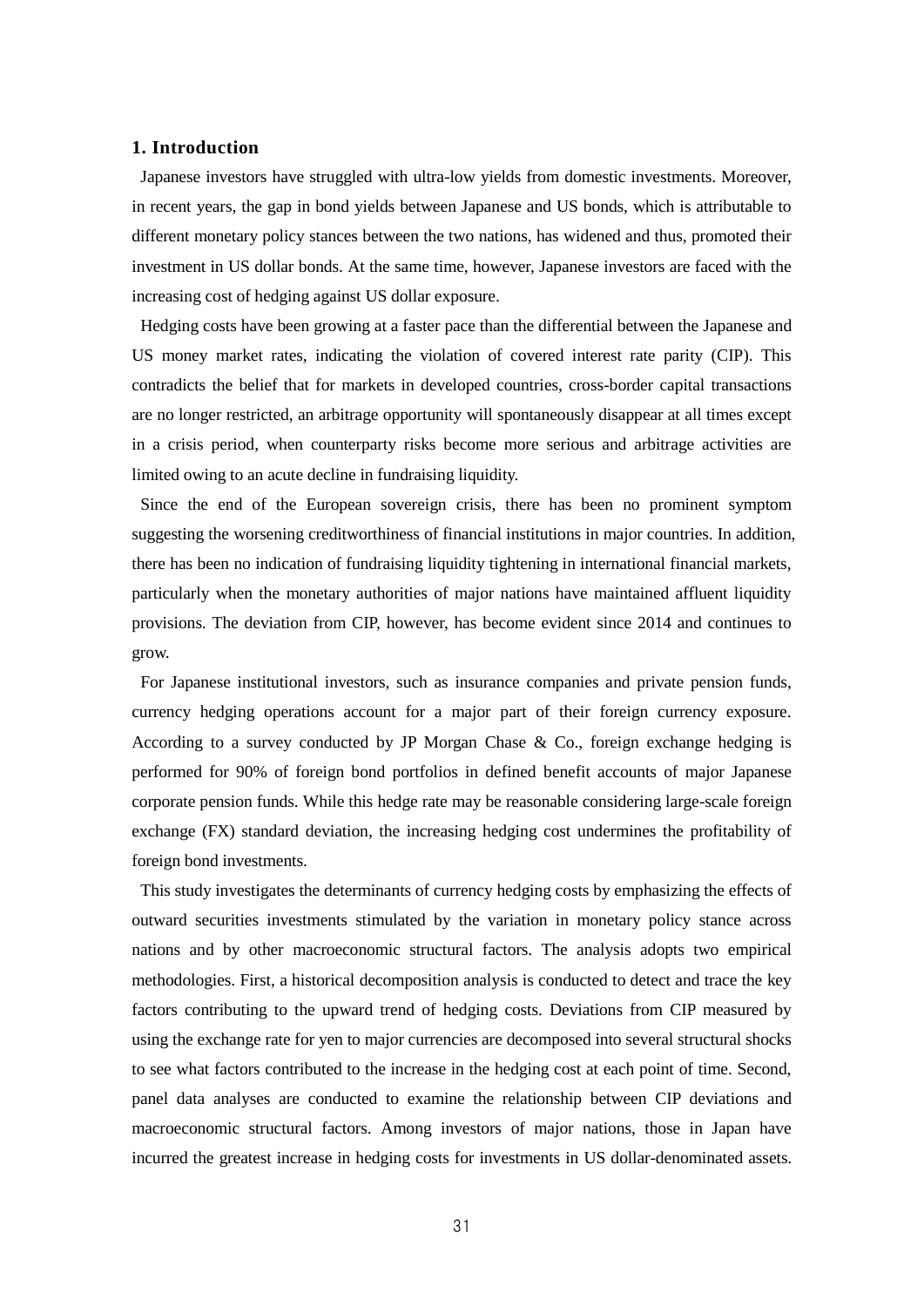Hanajiri (2000) suggests that macroeconomic structural factors possibly cause deviations from CIP; accordingly, this study explores if the prominent increase in hedging cost in terms of the yen/dollar rate is associated with Japanese bias for US dollar-denominated assets and their excess demand for the US dollar resulting from the high net external assets.

The remainder of this paper is organized as follows. Section 2 discusses the movements in hedging costs over the past decade and examines the related literature. Section 3 presents the historical decomposition results for deviations from CIP in terms of the yen to other major currencies. Section 4 reports the empirical results of the panel data analyses. Section 5 summarizes the major findings.

#### **2. Literature survey**

Hedging tools such as foreign exchange swaps and cross-currency basis swaps are often used to make investments in foreign currency-denominated securities. A yield from a hedged foreign bond between time  $t$  and time  $t + k$  is represented as follows:

$$
R_{t,t+k}^* + f p_t^{t+k} \qquad f p_t^{t+k} = \frac{F_t^{t+k} - S_t}{S_t},\tag{1}
$$

where  $R_{t,t+k}^*$  is a foreign bond yield from time *t* to time  $t + k$ .  $S_t$  and  $F_t^{t+k}$  are the spot exchange rate at time *t* and the forward exchange rate contracted at time *t* for an exchange at time *t* + *k*. *fp* is the forward premium of a foreign currency (−*fp* is a hedging cost).

Forward premium comprises the differential between the domestic and foreign interest rates and the remaining portion, also known as a basis  $(\Delta)$ .

 $\Delta$  is represented as

$$
\Delta = f p_t^{t+k} - \left(i_t^{t+k} - i_t^{t+k}\right),\tag{2}
$$

where  $i_t^{t+k}$ ,  $i_t^{t+k}$  are the domestic and foreign money market interest rates from time *t* to time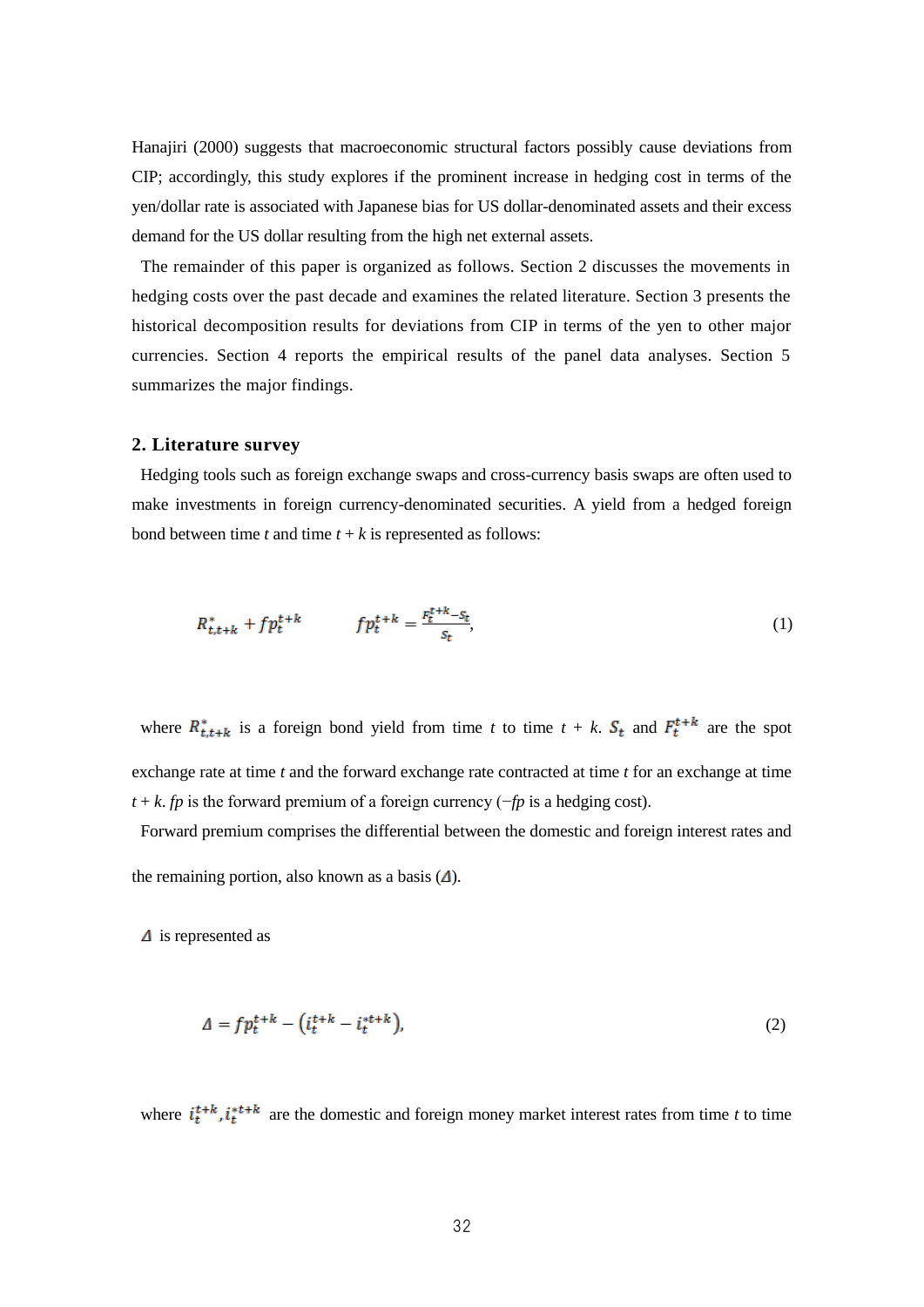$t + k$ . A negative  $\Delta$  indicates that domestic investors are at a disadvantaged position and incur a higher hedging cost than that implied from CIP.

If the basis is zero, CIP holds as follows:

$$
fp_t^{t+k} = \frac{F_t^{t+k} - S_t}{S_t} = i_t^{t+k} - i_t^{t+k}.
$$
\n(3)

CIP rests on certain assumptions. First is the free international capital movements driven by the deregulation for cross-border capital trades and the development of information technologies. CIP generally holds for financial markets in advanced economies, which no longer restrict cross-border capital transactions. The second assumption is that there is no counterparty risk in financial institutions engaging in arbitrage activities across domestic and foreign money market and FX markets. In the past financial crisis periods, financial institutions became more skeptical about counterparties' creditworthiness and withdrew from activities of market making and arbitrage, leading to the deviation from CIP. Third, transaction costs and taxes are negligible. Therefore, under calm market conditions, an implied foreign interest rate derived from the relationship with CIP slightly diverges from an actual foreign interest rate, reflecting a small amount of transaction costs and taxes.

Deviations from CIP became evident when the Japanese financial system was rendered unstable at the end of the 1990s. Hanajiri (1999) analyzes developments in the "Japan premium" during this period in three markets: the dollar currency market, the yen currency market, and the dollar/yen swap market. While the relationship "Japan premium in dollar currency market = Japan premium in yen currency market + Japan premium in dollar/yen swap market" was confirmed almost always, a divergence in the swap rate from the theoretical value was observed during the Japanese crisis period. Hanajiri presents two possible reasons for this phenomenon. First, the price of underlying assets might not fully reflect risk premiums that implicitly exist in the market. Second, the widening information gap concerning the creditworthiness of Japanese banks among market participants may have played a role. The empirical results in this study support these two possibilities.

While the Japan premium disappeared during the recovery of its financial markets, deviations from CIP re-emerged following the Paribas shock in the summer of 2007 and aggravated during the Lehman shock in the autumn of 2008. Previous studies analyzing deviations from CIP during 2007–2009 focus on the effects of not only financial institutions' creditworthiness but also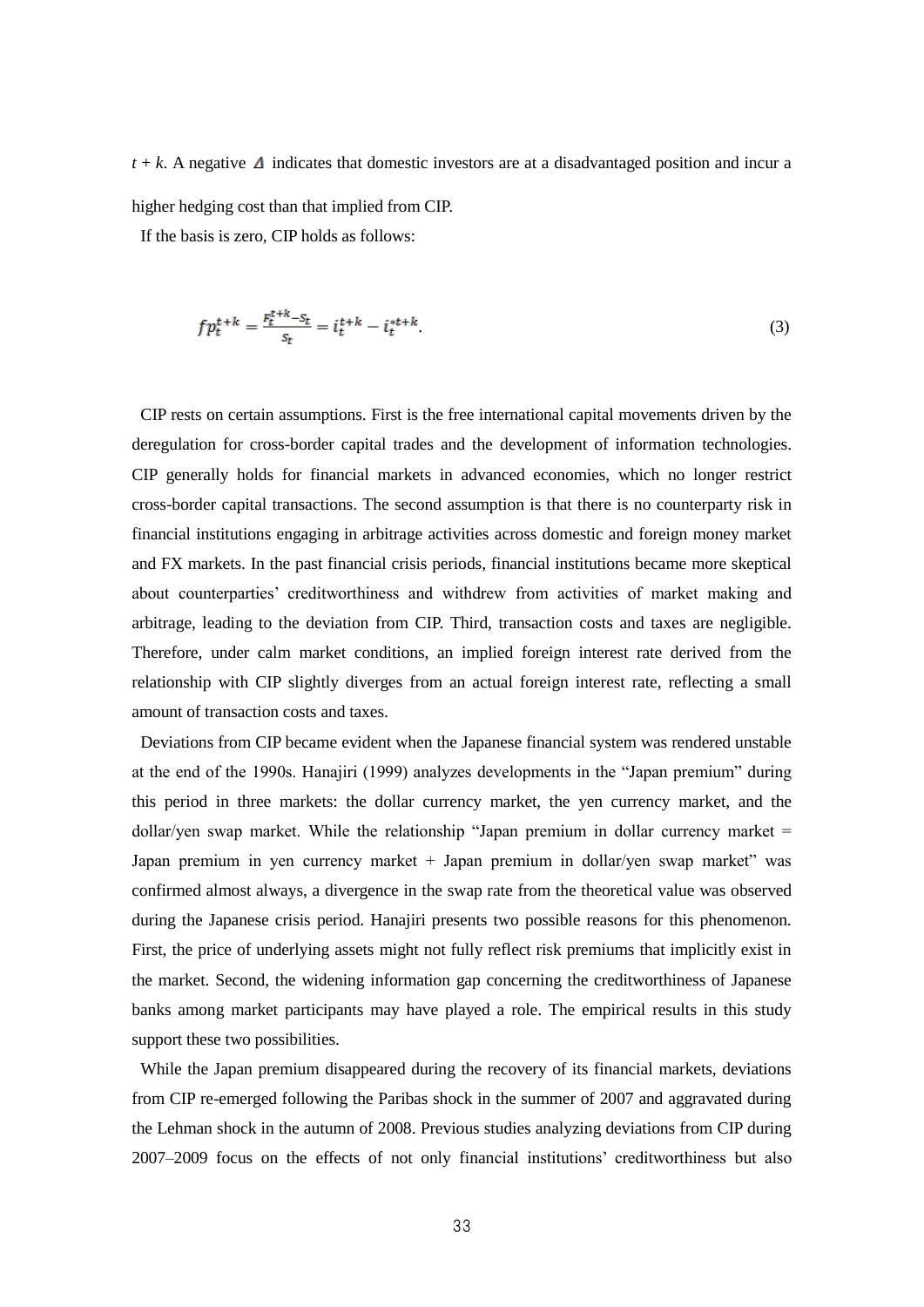liquidity tightening intensified by mutual suspicion across financial institutions concerning their creditworthiness. For example, Coffey (2009) reveals that central bank interventions, including currency arrangements among advanced economies, helped reduce CIP deviations even though the swap lines program no longer had a significant impact on CIP deviations following the bankruptcy of the Lehman Brothers. Severo (2012) creates an indicator of systemic liquidity risk by considering the possibility that while price differentials for similar securities remain negligible under normal conditions, significant price differences emerge and persist during periods of stress. He interprets the magnitude of these differences as an indicator of investors' ability to promptly reallocate funds and earn positive excess returns while incurring small risks. Further, Severo examines the impact of liquidity risk factors on equity returns by employing the created systemic liquidity risk indicator.

CIP deviations continued to intensify even though the European sovereign crisis was almost resolved and the creditworthiness of global financial institutions significantly improved in 2014. Figure 1 presents US government bond yields, Japanese investors' hedging costs for the US dollar, and the interest rate differential between the United States and Japan. The upward trend for hedging costs became prominent in 2014 and persisted until recently. Much of the increase in hedging costs can be attributed to the increasing interest rate differential and the gap between the hedging cost and interest rate differential continues to widen. For example, in July 2016, the hedging cost measured using the one-year forward yen–dollar rate was 1.63% as a monthly average and the interest rate differential estimated by applying a one-year London inter-bank offered rate (LIBOR) for the yen and US dollar was 1.25%. Only 77% of the hedging cost is attributed to the interest rate differential, while the rest can be explained by other factors. Further, yields on hedged US government bonds at the time were less than zero (−0.13%).

Arai, Makabe, Okawara, and Nagago (2016) offer possible explanations for the divergence from CIP, including (1) increased demand for US dollars resulting from a divergence in monetary policy between the United States and other advanced countries, (2) global banks' reduced appetite for market making and arbitrage due to regulatory reforms, and (3) reduced supply of US dollars from foreign reserve managers or sovereign wealth funds against the background of declining commodity prices and emerging currency depreciations. The market liquidity of FX swap markets might reduce owing to the decrease in global banks' market-making and arbitrage activities, which were caused by newly introduced regulations such as the leverage ratio requirement and Volker rule.

Iida, Kimura, and Sudo (2016) attempt to verify factors producing CIP deviations by focusing on the differences in monetary authorities' stance among developed economies and strengthened financial regulations in recent years. They theoretically explain how monetary policy differences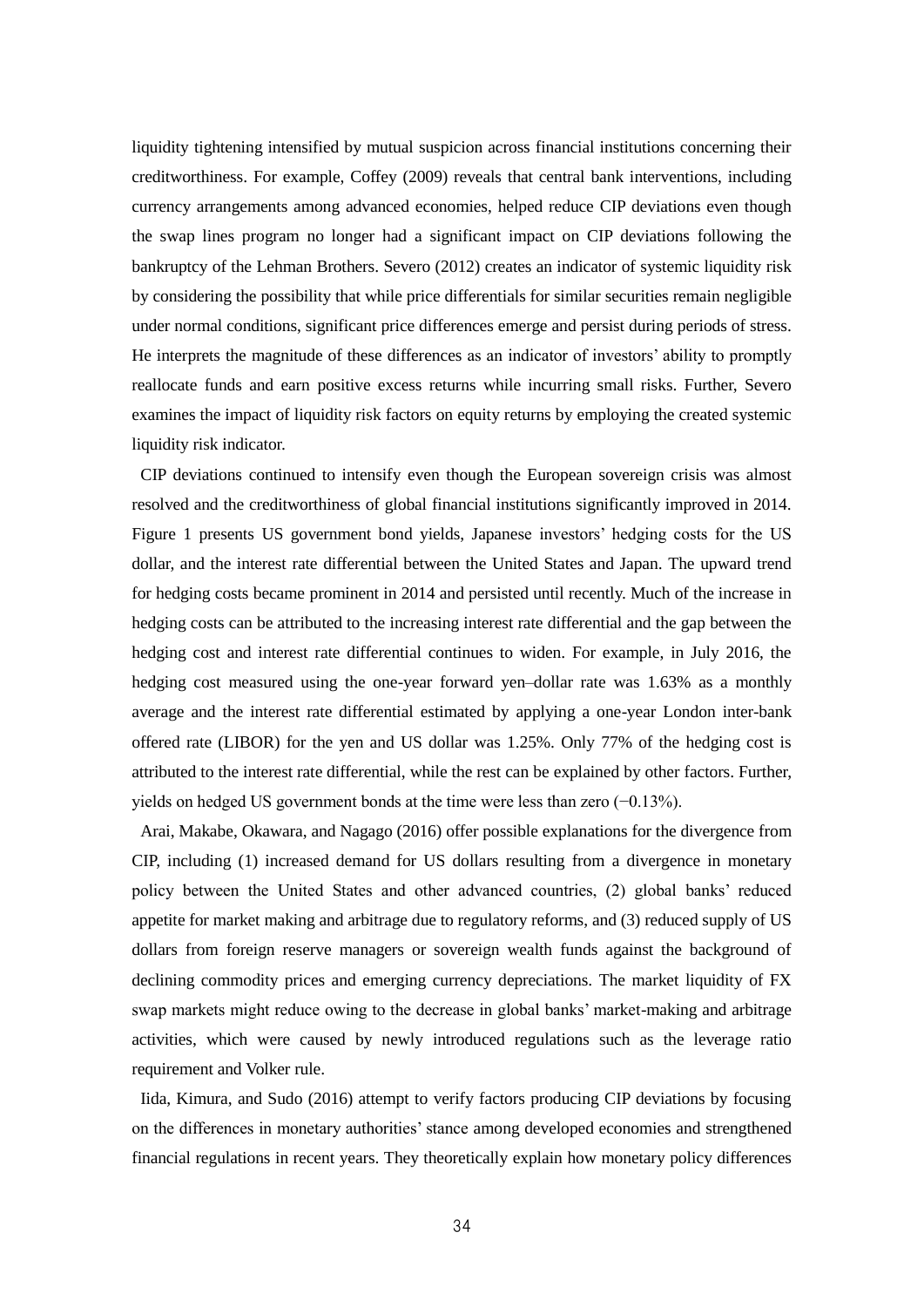and regulatory reforms are related to CIP deviations and empirically examine whether the data are in line with their theory. Their findings suggest that monetary policy was a key factor driving CIP deviations. The authors also conclude that stricter financial regulations limit non-US banks' excessive search for yield activities resulting from monetary policy divergence, which amplifies the impact of adverse shocks in the asset management sector.

Suzuki (2016) obtains empirical results suggesting that the yen/dollar swap basis following the launch of the policy package under Abenomics was affected by a significant increase in Japanese investors' outward securities investments stimulated by the divergence in monetary policies. In addition, she addresses the possibility of "regulation premium" causing CIP deviations. That is, global banks might become more unwilling to participate in FX swap trades comprising yen-denominated assets with lower sovereign credit risks because the introduced financial regulation requires them to maintain more than one buffer for an additional risk burden.

Japanese and other global investors increased investments in US dollar securities in response to the normalization of the US monetary policy. Increasing hedging costs for the US dollar have been commonly observed across major currencies, although the rise in terms of the yen/dollar rate has been the most prominent. Higher hedging costs have become a critical issue for Japanese investors, who have been struggling with ultra-low yields from domestic investment opportunities.

In fact, the increase in hedging costs for US dollar exposure has been larger for Japanese investors than for investors in countries whose policy interest rates have been lower than that by the Bank of Japan (BoJ). A possible explanation is that CIP deviations are related not to a policy interest rate differential but to a term spread differential, which is believed to reflect future monetary authorities' policy stances. Japan's term spread has remained at the lowest level since 2014. Iida et al. (2016) show that term spread differentials, calculated as the gap between a 10-year government bond yield and a 3-month overnight index swap (OIS) rate, have greater influence on the deviation movements for CIP. Another reason is macroeconomic structural factors cited in Hanajiri (2000). More specifically, Hanajiri highlights that several Japanese macroeconomic features hinder arbitrages, for example, the biased investment preference toward US dollar-denominated assets and the lacking variety of channels to raise foreign currencies. The lower amount of yen-denominated treasury bills may restrict arbitrages across the Japanese and US money markets and FX swap markets. According to Ando (2012), FX swap trades are a tool to borrow foreign currencies using raised domestic currencies as collaterals. The insufficient supply of collaterals is likely to limit arbitrages for excess returns, resulting in CIP deviations.

Given the above discussion, this study analyzes the determinants of CIP deviations by examining not only fundraising conditions and the gap in credit risk across market participants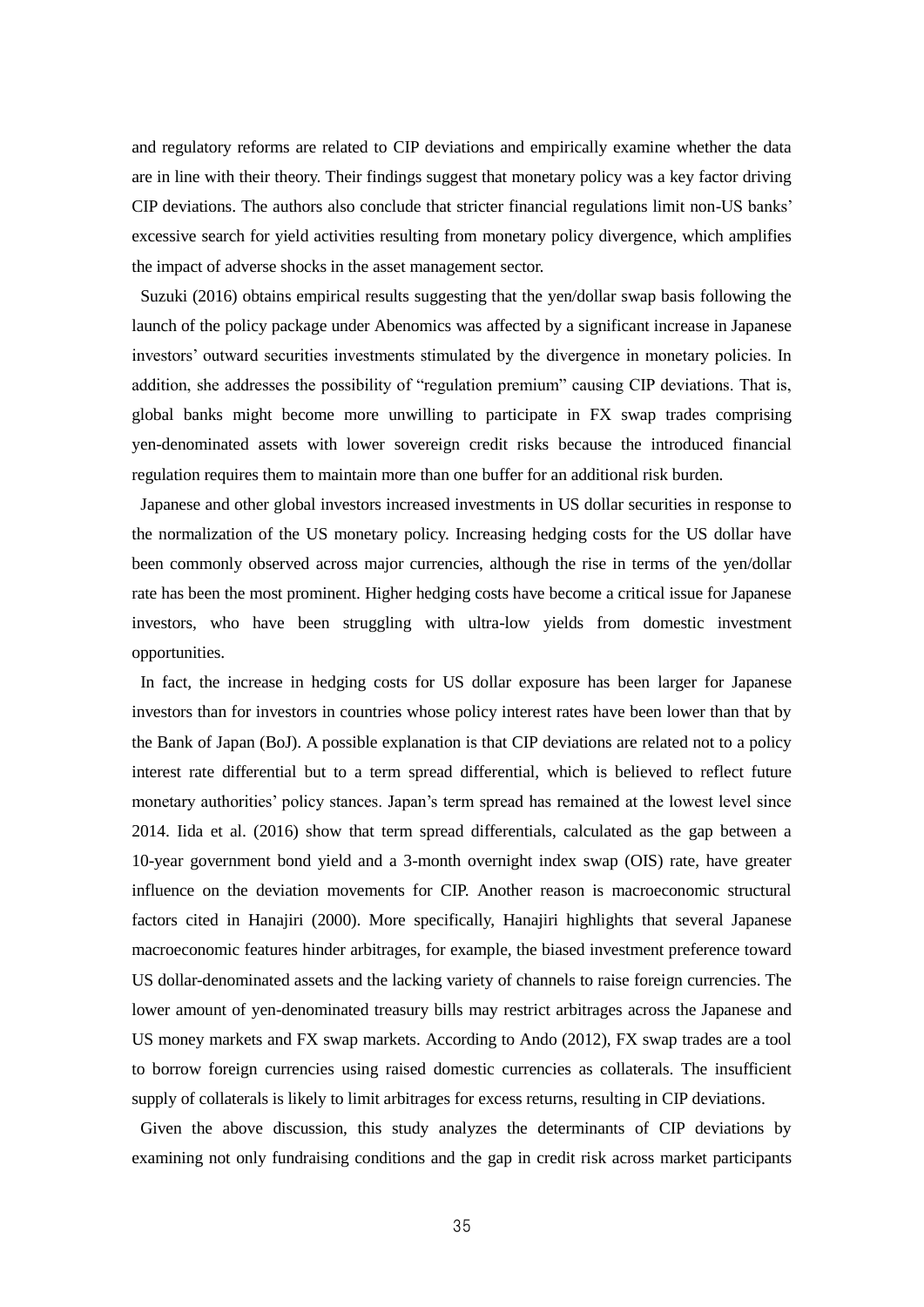but also the differences in monetary policy stance across developed countries and those in macroeconomic structural factors. In next section, historical decomposition analyses are conducted to investigate factors causing fluctuations in CIP deviations in terms of exchange rates of the yen to other major currencies. In section 4, panel data models are estimated to confirm if macroeconomic structural factors have rendered Japanese investors more susceptible to the increased US dollar hedging costs.

#### **3. Historical decomposition analysis on determinants of CIP deviations**

This section conducts a historical decomposition analysis to explore the determinants of deviations from CIP and detect key factors driving the upward movement in hedging costs for Japanese investors.

Iida et al. (2016) conduct a panel regression to explore the effects of three determinants on deviations from CIP: (1) term spread differential indicating the degree of monetary policy divergence between domestic and foreign countries, (2) default probability of two counterparties, and (3) market participants' liquidity needs. They use the Chicago Board Option Exchange (CBOE) volatility index as a proxy for liquidity needs owing to the precautionary demand originating from market uncertainty. Unlike Iida et al. (2016), Fukuda and Tanaka (2017) apply the spread between LIBOR and OIS rate as an indicator of currency-specific money market risks to capture financial market tightness in each currency and emphasize its effect on deviations from CIP. This study employs a vector autoregressive (VAR) model that incorporates these determinants and deviations from CIP to explore their effect on hedging costs and consider the possibility of reverse reactions such that the increased hedging costs restrain outward securities investments. The methodology of historical decomposition is employed to detect and trace a key factor contributing toward the upward trend of hedging costs.

This study adopts a recurve-type structural VAR model with four variables: funding liquidity, gap in creditworthiness between domestic and foreign banking sectors, term spread differential, and deviation from CIP. The Japanese yen is used as the benchmark currency to calculate deviations from CIP. The order in which the shocks spread is based on the assumption that the indicators of funding liquidity or creditworthiness gap are the most exogenous and CIP deviation is the least exogenous. The analysis presents the results obtained using two combinations of variables. The first combination includes the difference in credit default swap (CDS) spreads between Japanese and foreign banking sectors, gap in money market risk between the yen and a foreign currency, term spread differential, and deviation from CIP. The second combination consists of the VIX, difference in CDS spreads, amount of outward portfolio investments from Japan, and deviation from CIP. VIX and gap in money market risk are used as indicators for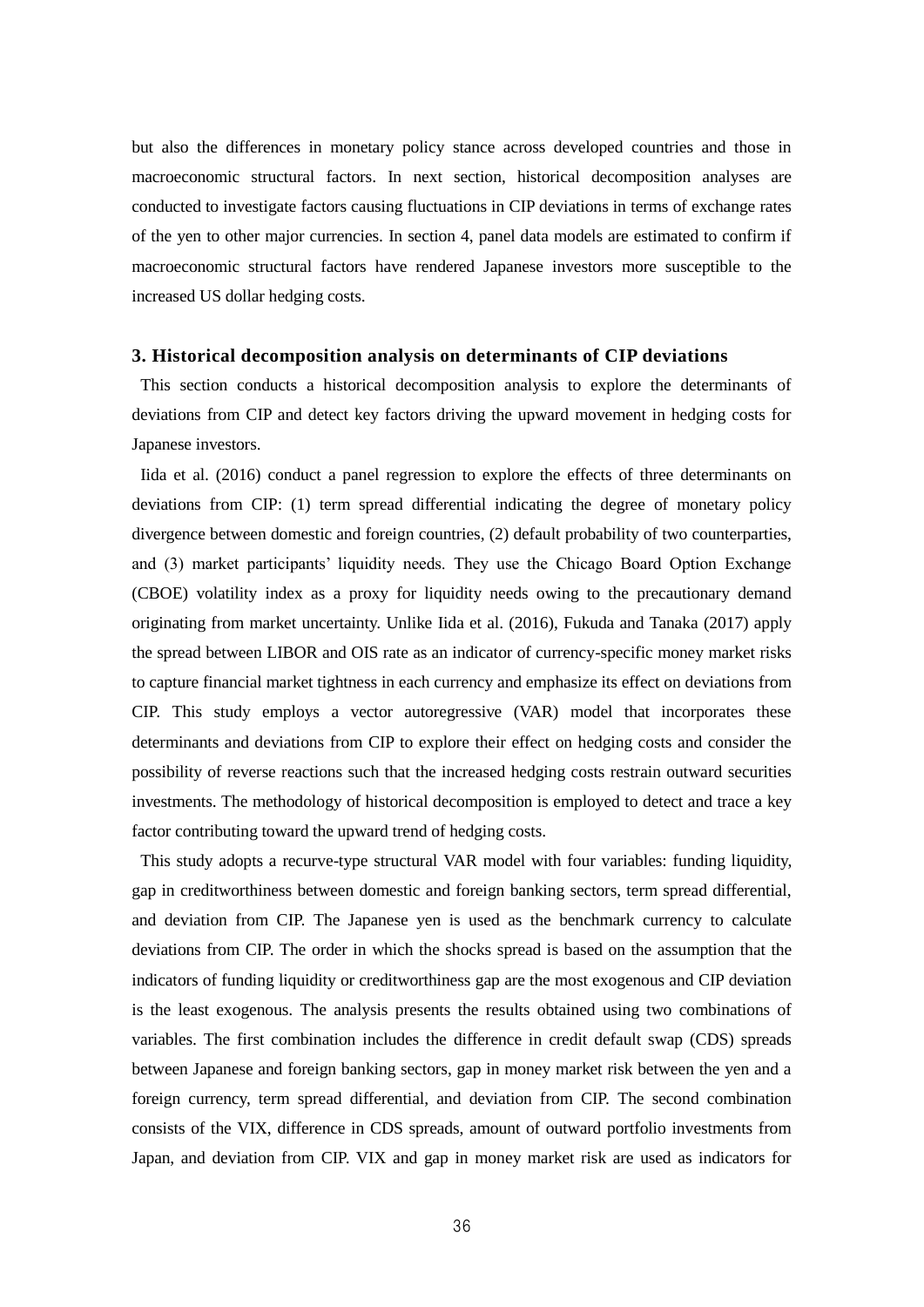fundraising liquidity and difference in CDS spreads is considered a gap in the default risk between the domestic and foreign banking sectors. Drawing on Suzuki's (2016) suggestion that the basis widens when outward portfolio investments expand, the second model incorporates the amount of outward portfolio investment instead of term spread differential. Investors searching for yields might respond to the increasing term spread differential that reflects the difference in monetary policy stance. This study uses the amount of net purchases of foreign securities divided by the volume of FX swaps traded on the Tokyo market to determine the effects of Japanese investors' investment abroad to produce excess demand for FX hedging. A lag order in the VAR model is set according to the Bayesian information criterion, Akaike information criterion, Hannan–Quinn information criterion, and General-to-Specific (GTOS) Criterion<sup>1</sup>. All except certain variables in this study satisfy stationarity under the augmented Dickey–Fuller (ADF) test<sup>2</sup>.

The deviation from CIP is calculated as an annualized deviation from CIP, measured using the three-month forward premium for the yen against the US dollar, euro, pound, and Australian dollar and the three-month LIBOR for the yen and counterparty countries' currencies. A logarithmic VIX is used as one of the determinants of deviations from CIP. A difference in money market risk (money market risk for a foreign currency − money market risk for the yen) is calculated by applying a spread between the three-month LIBOR and three-month OIS rate for the two currencies. This study employed the CDS spreads available for major banks as a reference entity<sup>3</sup>. Further, as an indicator of default risk in a country's banking sector, this study substituted a common factor extracted using five-year CDS spreads for banks whose headquarter is located in the said country<sup>4</sup>. The term spread differential between a foreign and Japanese term spread is measured using the spread between the 10-year government bond yield and three-month OIS rate. Data on outward portfolio investments are downloaded from the International Transaction in Securities database, available on Japan's Ministry of Finance website, and data on FX swap volume are collected from the BoJ website. All other data are from Thomson Reuters' *Datastream*. The sample period for this study is from December 2009 to August 2018.

 $\overline{a}$ 

<sup>&</sup>lt;sup>1</sup> The lag order in this study is set on the basis of the majority rule. Estimations were conducted using an alternative lag order and produced similar results. In addition, similar results were derived using alternate combinations of variables and orderings.<br> $\frac{2}{\pi}$  Although certain variables such as a difference in cre

<sup>2</sup> Although certain variables such as a difference in credit default swap (CDS) spreads between the Japanese and UK banking sectors, the gaps in the money market risks between the yen and euro and between the yen and pound, and term spread differentials between Japan and the United Kingdom and between Japan and the United States do not satisfy stationarity, this study employed these variables to conduct historical decompositions.

<sup>&</sup>lt;sup>3</sup> Most of the banks are identified as global systemically important banks.

<sup>&</sup>lt;sup>4</sup> This study used the first principal component derived from a principal component analysis conducted on the spreads of financial institutions' senior and subordinated CDSs located in a country as a common factor. Using a simple average of these CDS spreads marginally changes the result.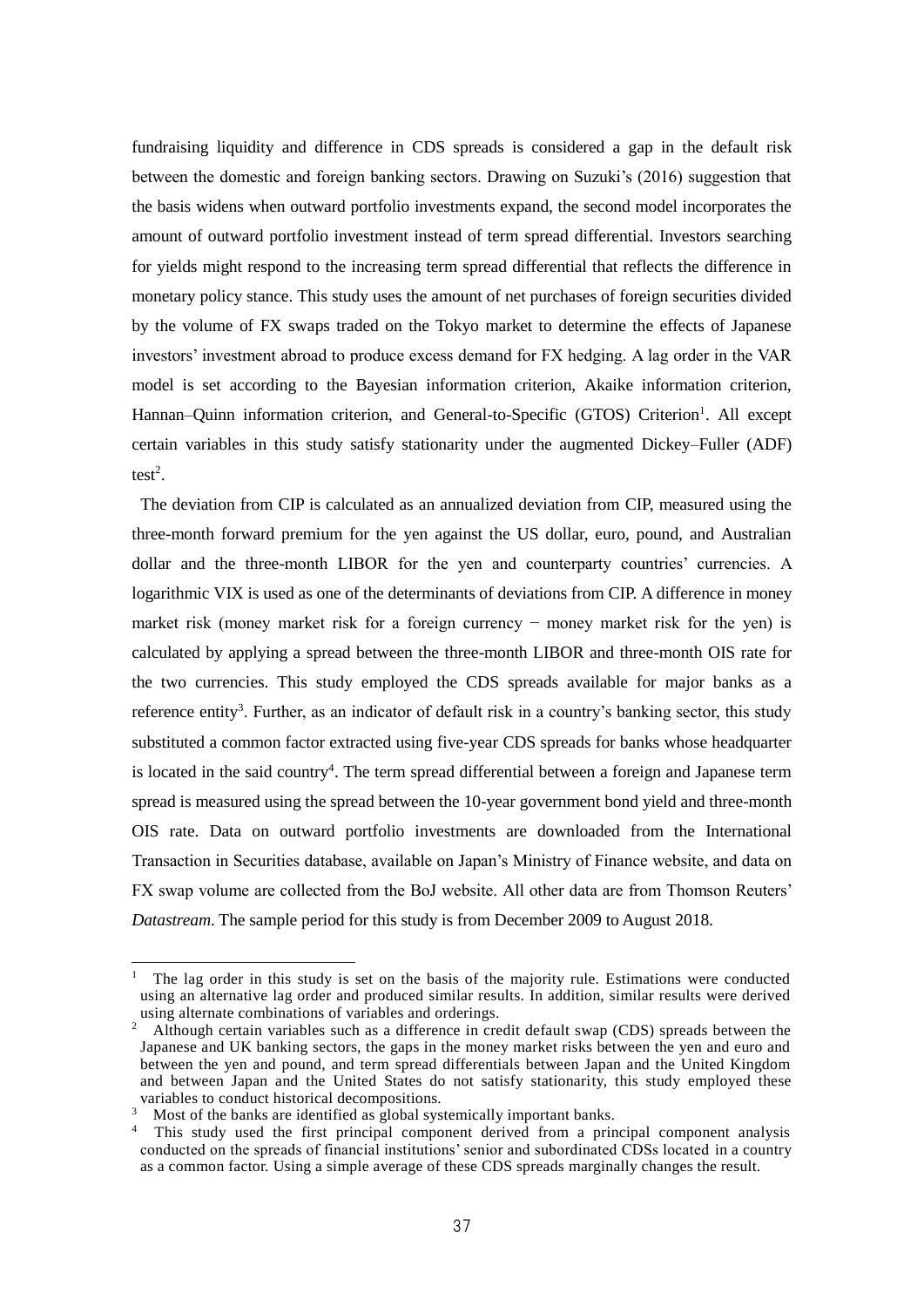Figure 2-1 presents the historical decomposition results for the deviation from CIP derived from the model estimated using the first combination of variables. In this case, daily data are used to estimate the VAR model. The estimated contributions of each shock and the deviation from CIP are averaged for four weeks. Since 2013, the tendency of a rising basis for the four currencies has become prominent. Japanese investors' outward securities investments began expanding in the second half of 2013, when the term spread differential between Japan and the United States widened as a result of the clear difference in monetary policy stance between the two nations. Around this time, the term spread differentials between Japan and other major nations also widened. In 2016, following the termination of the zero interest-rate policy by the Federal Reserve Bank (FRB) and the implementation of the negative interest-rate policy by the BoJ, outward portfolio investments sufficiently expanded. According to the Ministry of Finance, Japan's net purchases of foreign long-term debt securities reached 13.2 trillion yen in the first half of 2016. Figure 2-1 shows that in 2014, when the term spread differential between the euro area and Japan exceeded 1%, the contribution of the term spread differential to the deviation from CIP grew, resulting in the disadvantageous increase in Japanese investors' hedging costs for the euro. From the second half of 2013 to the first half of 2014 and between the second half of 2016 and the first half of 2017, when the term spread differential between Australia and Japan sharply increased, the influence of the term spread differential became increasingly significant on the deviation from CIP in terms of the yen/Australian dollar. As for the pound, the contribution of the term spread differential became larger in the second half of 2013 and after 2016. A comparison with the three currencies reveals that the impact of the term spread differential on the US dollar basis is negligible, although a considerable portion of the investment funds is expected to have entered the US securities markets. This is partially because US bond yields were likely to decline as a result of investors' search for yield. According to the average value for four weeks, in October 2016, the basis of the US dollar reached 0.77%. The US term spread, however, showed a downward trend owing to a decline in government bond yield and a gradual increase in the short-term interest rate reflecting a tightening monetary policy<sup>5,6</sup>.

Figure 2-2 presents the historical decomposition results for the deviations from CIP obtained using the model with the second combination of variables including the modified outward securities investments instead of the term spread differentials. Data on outward securities investment are available on a monthly basis and thus, the model is estimated using monthly data. The contribution of outward portfolio investments has increased since 2014. The feature is more

 $\overline{a}$ 

<sup>5</sup> Although the effect of the term spread differential slightly increases when the model is estimated for the period from January 2012 to December 2015, its contribution remains small.

<sup>&</sup>lt;sup>6</sup> Similar results are observed when the gap in the money market risk is replaced with the Chicago Board Options Exchange's volatility index (VIX) and an alternative ordering of variables is selected.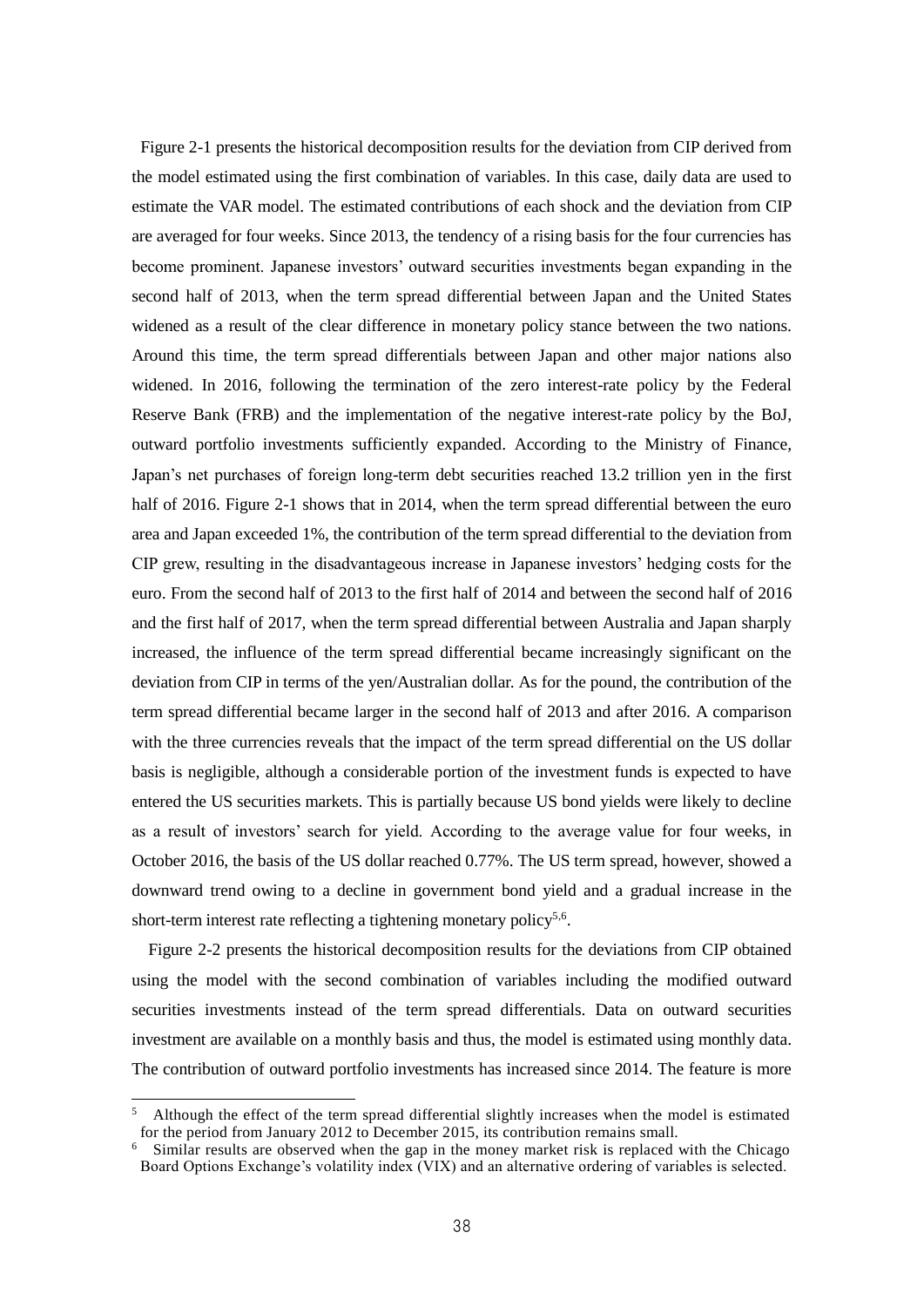clearly confirmed for the basis of the US dollar. This may be consistent with the finding in Figure 2-1 that investors searching for yield rushed into US dollar-denominated securities, thus increasing hedging costs and possibly, narrowing US term spread<sup>7</sup>.

Figures 2-1 and 2-2 show that the increase in the cost of the euro and pound after 2014 can be attributed to the relative improvement in European banks' creditworthiness. Further, Figure 2-1 shows that the contribution of money market risk tends to increase after 2016. This tendency is commonly observed for the US dollar, euro, and Australian dollar. It is possible that the tighter liquidity condition resulting from the termination of a non-traditional monetary policy is related to the higher hedging costs, which warrant further investigation.

In 2011 and 2012, when the European sovereign crisis exacerbated, the basis for the euro largely decreased because of the tightened fundraising liquidity and the worsened creditworthiness of European financial institutions. Given the Japanese banks' superiority in default risk during the period, Japanese investors experienced advantageous conditions for investment in euro-denominated securities. Similar tendencies have been observed for the basis of the pound.

Figure 2-2 also presents the historical decomposition for deviations from CIP calculated using the one-year yen/dollar forward exchange rate. Compared with the results obtained using the three-month yen/dollar forward exchange rate, the magnitude of the deviation from CIP between 2015 and 2016 is smaller. In addition, idiosyncratic shocks, which reflect fluctuations in hedging costs caused by factors whose consideration is beyond the scope of this analysis, have a limited impact on widening the gap. Intensified regulatory reforms introduced following the global financial crisis possibly affected dollar funding liquidity. VIX and money market risk, used as fundraising liquidity indicators in this study, are unlikely to reflect changes in the availability of the US dollar as a result of global banks' reduced market-making and arbitrages activities in recent years.

Banks and institutional investors, including pension funds and life insurance companies, often use three-month FX swaps to perform rolling hedges for long-term foreign bond investments. Their preferences for short-term maturity FX swaps can be attributed to lower transaction costs resulting from the relatively affluent liquidity of markets in which many global banks participate as market makers and arbitragers. If global banks become more unwilling to burden risks because of additional restrictions, the FX swap market for shorter-term maturity could tighten. Arai et al. (2016) mention that the declining transaction volume in the FX swap markets may be related to

l

<sup>7</sup> In addition, the results confirmed that in comparison with the other currencies, the contribution of the basis for the US dollar to the term spread differential between the United States and Japan is larger in the downward trend.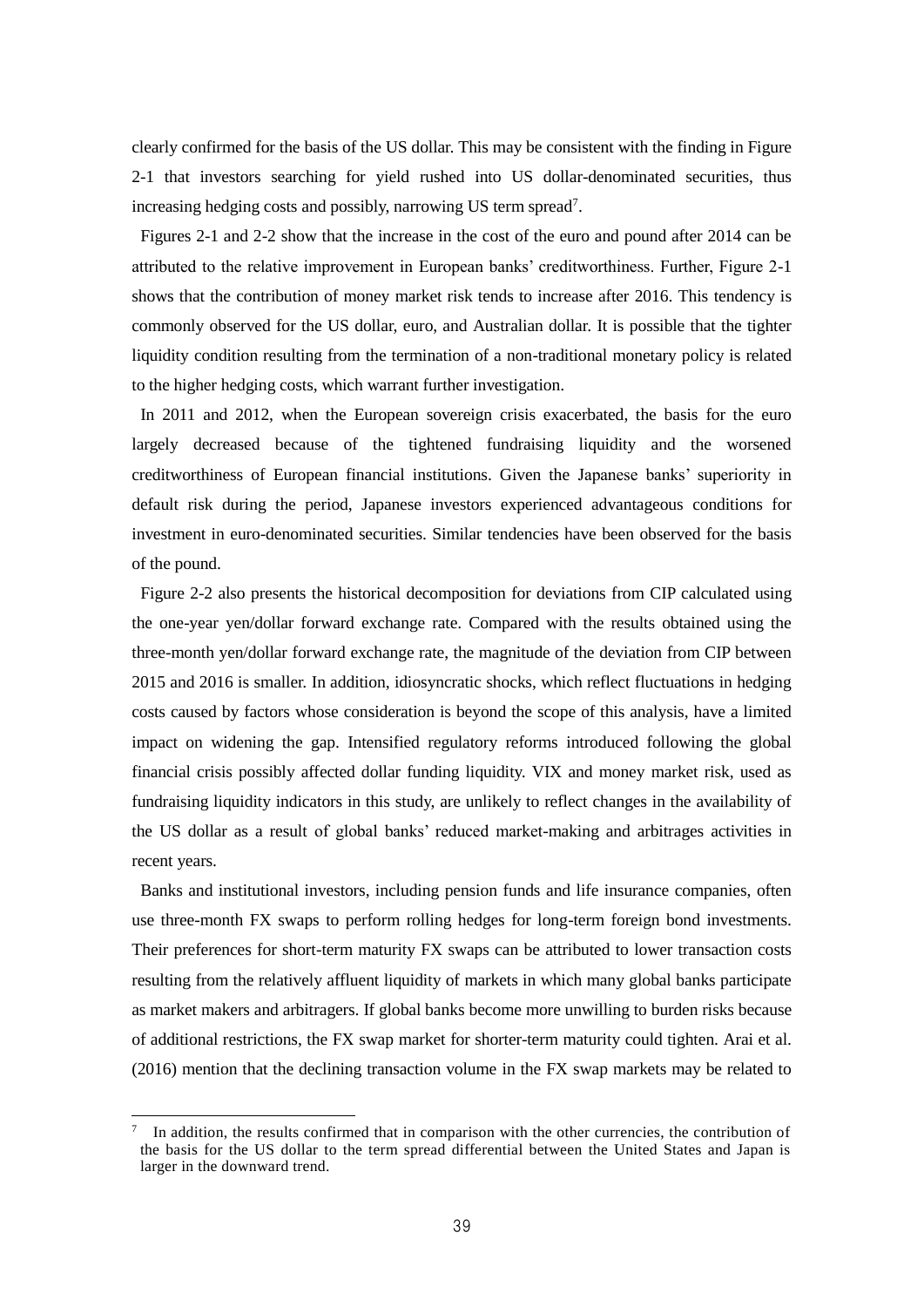global banks' reduced appetite for arbitrage trading and market-making activities, which may amplify the cross-currency basis widening. This should be rigorously examined in future analyses.

### **4. Impact of macroeconomic structural factors on hedging costs**

In 1999, deviations from CIP were observed even though the Japanese financial crisis was almost resolved and the economic upturn became evident owing to the IT bubble. Hanajiri (2000) discusses the deviation from CIP at the end of the 1990s from the viewpoint of macroeconomic structural factors. Japan was the world's largest net external creditor and US dollar-denominated assets accounted for a considerable portion of Japan's external assets<sup>8</sup>. Investors in the euro area have a unified large-scale market for securities denominated in the euro and those in neighboring European countries can make investments without being subjected to large exchange risks in the euro area's markets. This is because the monetary authorities in these nations have been making efforts to stabilize their currencies against the euro. Therefore, investors can diversify their funds across markets in Europe without facing large exchange risks and markets for securities denominated in the US dollar, which report the lowest market liquidity risk. Japanese investors, on the other hand, must face exchange risks when investing in foreign currency-denominated securities and thus, are inclined toward investing in US dollar-denominated securities.

Under the above-mentioned macroeconomic conditions, Japanese investors' cost of hedging the US dollar is likely to increase by a larger extent. Figure 3 shows deviations from CIP in terms of the US dollar to other major currencies. Among them, the extent of increase in the cost of hedging the US dollar is the largest for Japanese investors. During the period of yield gap expansion, which reflected the normalization of monetary policy more quickly for FRB than any other monetary authority, global investors increased their investments in US dollar-denominated securities. For Japanese investors, the hedging cost could increase as a result of the nation's macroeconomic structural factors coupled with the widened yield gap led by the BOJ's aggressive monetary easing and the end of the FRB's quantitative easing.

This section presents the empirical results for the panel data analysis on the relationships among macroeconomic structural factors and the deviation from CIP in terms of the US dollar against the nine currencies presented in Figure 3. The regression formula is as follows:

$$
DEVCIP_{i,t} = c + (b_1 + b_2 TS)USR_{i,t} + d_1 CDSBANK_{i,t} + d_2 FXVOL_{i,t} + u_{i,t}
$$
 (4)

l

<sup>8</sup> According to the International Monetary Fund's (IMF) coordinated portfolio investment survey (CPIS) estimates for 2012–2017, the average share of US dollar-denominated securities held in the euro area, Sweden, Switzerland, and Japan are 12%, 7.4%, 34%, and 46.8%, respectively.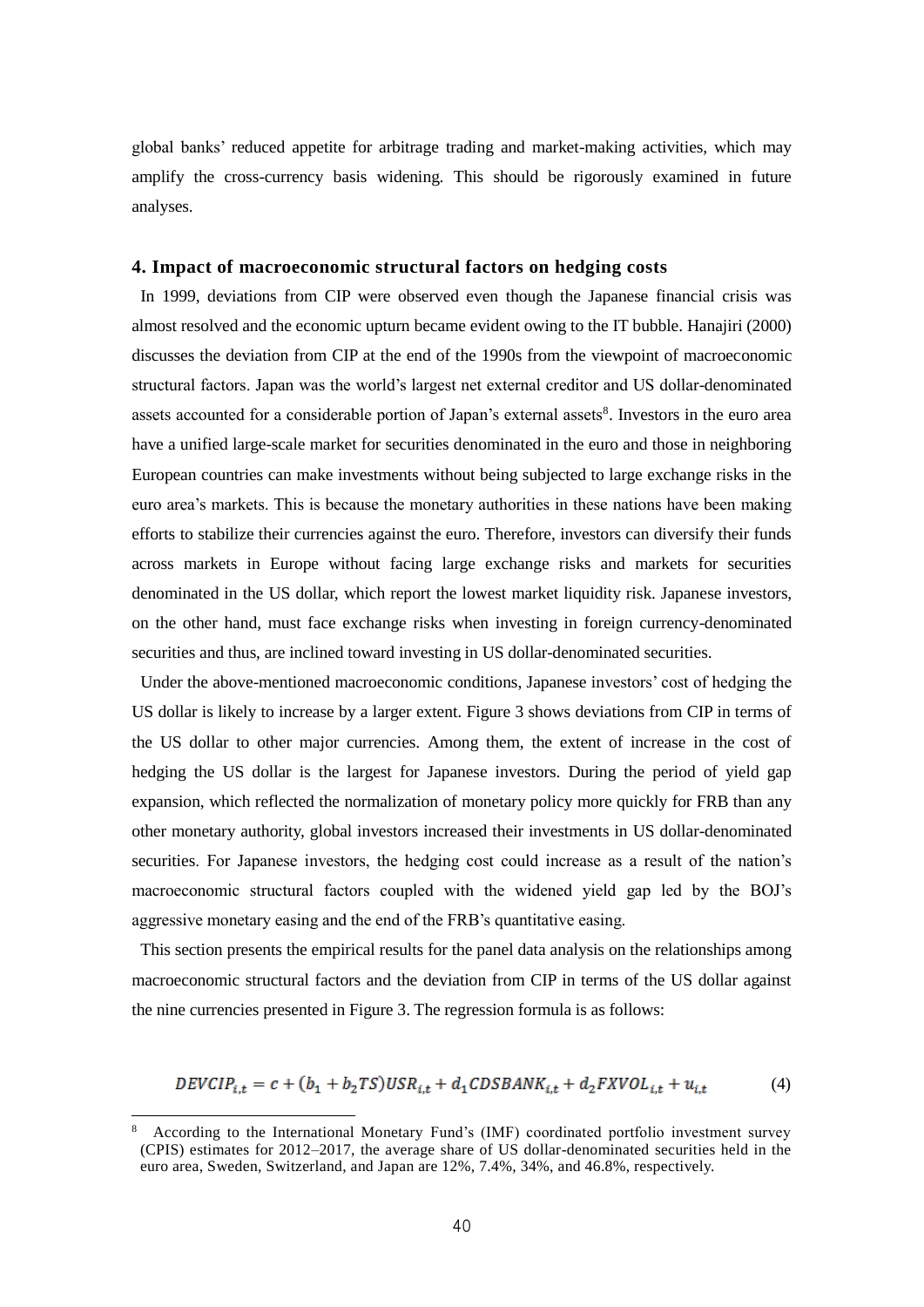where *DEVCIP*<sub>*i,t*</sub> denotes deviation from CIP (basis) for an exchange rate between the US dollar

and the *i*-th country's currency at time *t*. *DEVCIP*<sub>*i*,t</sub> is applied with  $\Delta$  in equation (2).  $\Delta$  is calculated using a three-month forward rate for the US dollar against the *i-*th country's currency as well as the three-month LIBOR for the US dollar and the counterparty country's currency and is annualized. A decrease in *DEVCIP* disadvantages investors in the counterparty country as they must incur an additional increase in the cost of hedging the US dollar-denominated securities.

*TSi,t* denotes a term spread gap between the United States and the *i-*th country and a term spread is calculated using 10-year treasury bond yields and three-month OIS rates for the two countries.  $USR<sub>i,t</sub>$  is the ratio of the US dollar-denominated securities to the total external securities held by

the *i*-th country. If the coefficients of  $b_1$  and  $b_2$  in equation (9) are estimated as negative, then a

country with a greater *USR* is likely to incur a higher dollar hedging cost, particularly when the term spread gap widens and investments in the US dollar-denominated securities increase. Considering the limited availability of data on the ratio of US dollar securities, those for investments in the US securities markets to total external securities (*GEOUSR*) are used instead of *USR*.

*CDSBANK<sub>it</sub>* signifies the credit risk gap in the banking sectors between the United States and

the *i*-th country. Coefficient  $d_1$  is expected to be negative. This study employs sovereign CDS spread differentials (*CDSSOV*) considering Suzuki's (2016) suggestion that the deviation from CIP increases because global banks have become more reluctant to incur risks associated with investments in a country with a lower sovereign credit rating under the new regulation. Finally, *FXVOL<sub>i,t</sub>* is logarithmic three-month implied volatility in the exchange rate for the US dollar

relative to the *i*-th country's currency. Coefficient  $d_2$  is expected to be negative because increased volatility infers a higher risk premium. In addition, a logarithmic VIX is used as an alternative explanatory variable.

If a country holds an amount of US dollar-denominated liabilities to almost match an amount of US dollar-denominated assets, excess demand for the US dollar may decrease. However, for a country such as Japan, whose net external assets are enormous, FX hedging accompanied by investments in US dollar assets may largely exceed FX hedging derived from US dollar fundraising. Therefore, this study uses the following formula: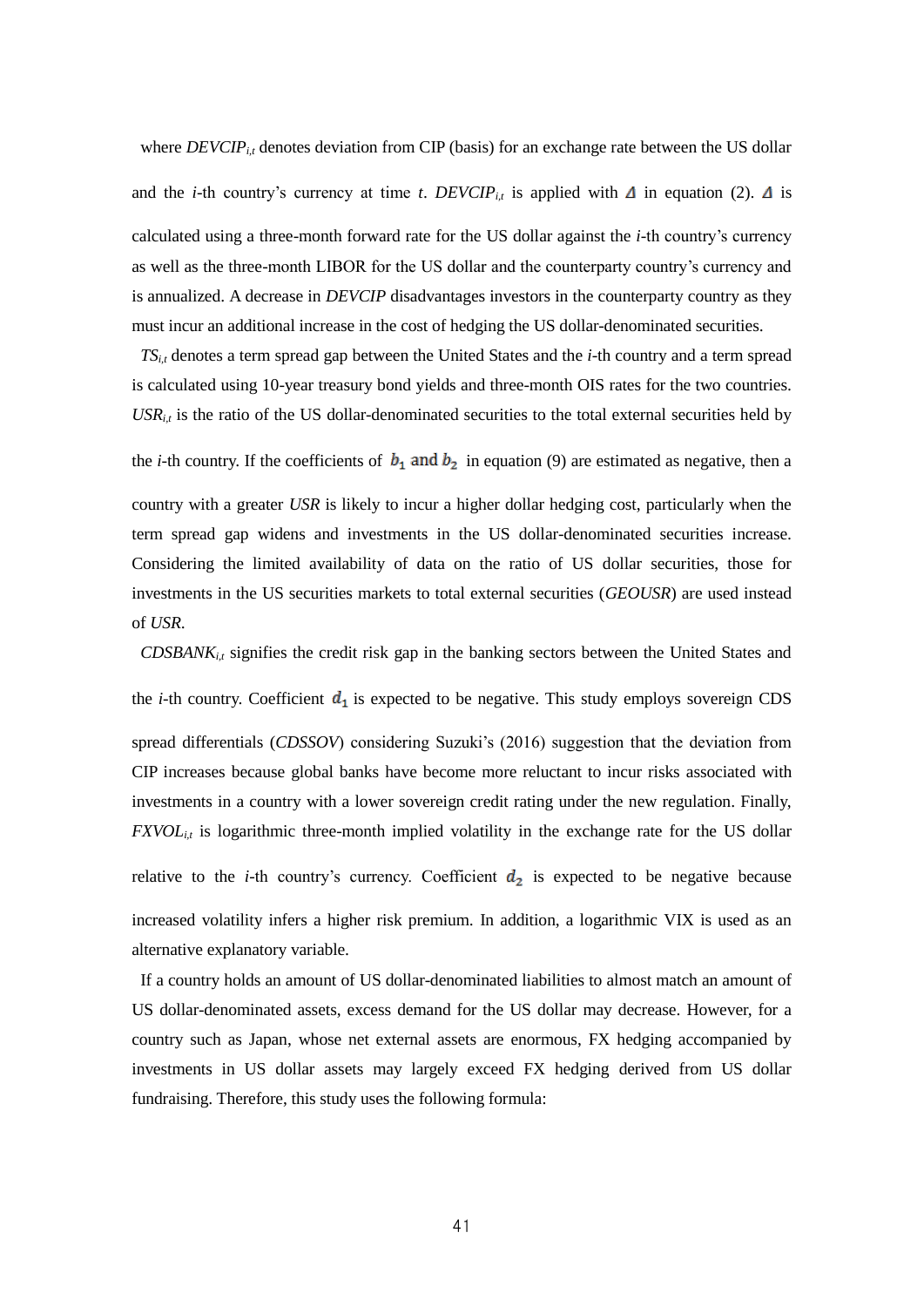$$
DEVCIP_{i,t} = c + (b_1 + b_2 TS)USR_{i,t} \times ALF_{i,t}
$$

$$
+ d_1 CDSBANK_{i,t} + d_2 FXVOL_{i,t} + u_{i,t},
$$
(5)

where  $ALF_{i,t}$  is the *i*-th country's ratio of total external assets to total external liabilities at time *t*. By introducing *ALF*, this study examines if a country's bias toward US dollar investments and an unbalanced hedging demand structure resulting from huge net external assets are susceptible to higher hedging costs for US dollar exposure.

It is expected that investments in US bonds increase with a rise in *TS*. Next, analyses are conducted using the first-order difference between outstanding outward securities investments (*DOSI*) (or outstanding outward securities investments relative to GDP (*OSIGDP*)) instead of *TS*.

Yearly data are obtained for Japan, Switzerland, Sweden, euro area, the United Kingdom, Australia, Canada, New Zealand, and Norway. The sample period is 2009−2016. Data for exchange rates, interest rates, government bond yields, CDS spreads, FX volatilities, and VIX are downloaded from Thomson Reuters' *Datastream*. Information for securities investments is collected from International Monetary Fund's (IMF) Balance of Payments (BOP) Statistics. *USR*, *GEOUSR*, and *ALF* are calculated using data from IMF's coordinated portfolio investment survey (CPIS). This study adopts the least squares dummy variable (LSDV) method to estimate the cross-sectional, fixed-effects model. *t*-value is calculated using a covariance matrix that allows for the cross-sectional heteroscedasticity of residual terms.

Table 1 presents the estimation results. The coefficients of *USR* and *GEOUSR* are estimated to be negative, implying that investors in a country with a biased preference for US dollar-denominated assets are likely to face higher hedging costs. The coefficients for *ALF* are also negative but not statistically significant and the cross-term for *USR* and *ALF* and that for *GEOUSR* and *ALF* report a negative sign. In other words, the increase in hedging costs is intensified in a country where the demand for hedging along with outward investments exceeds that for hedging accompanied by fundraising abroad.

The cross-terms for *TS* and *USR* are not statistically significant. Table 2 presents the analyses using *DOSI* and *OSIGDP* instead of *TS*. The combination of *USR* (or *GEOUSR*) and *ALF* with *DOSI* (or *OSIGDP*) shows a negative sign. This suggests that for a country with a biased preference toward US dollar assets coupled with excess demand for hedging against foreign currency exposures as a result of considerable net external assets, hedging costs will significantly increase when outward securities investments expand.

Tables 1 and 2 report that hedging costs increase disadvantageously for financial institutions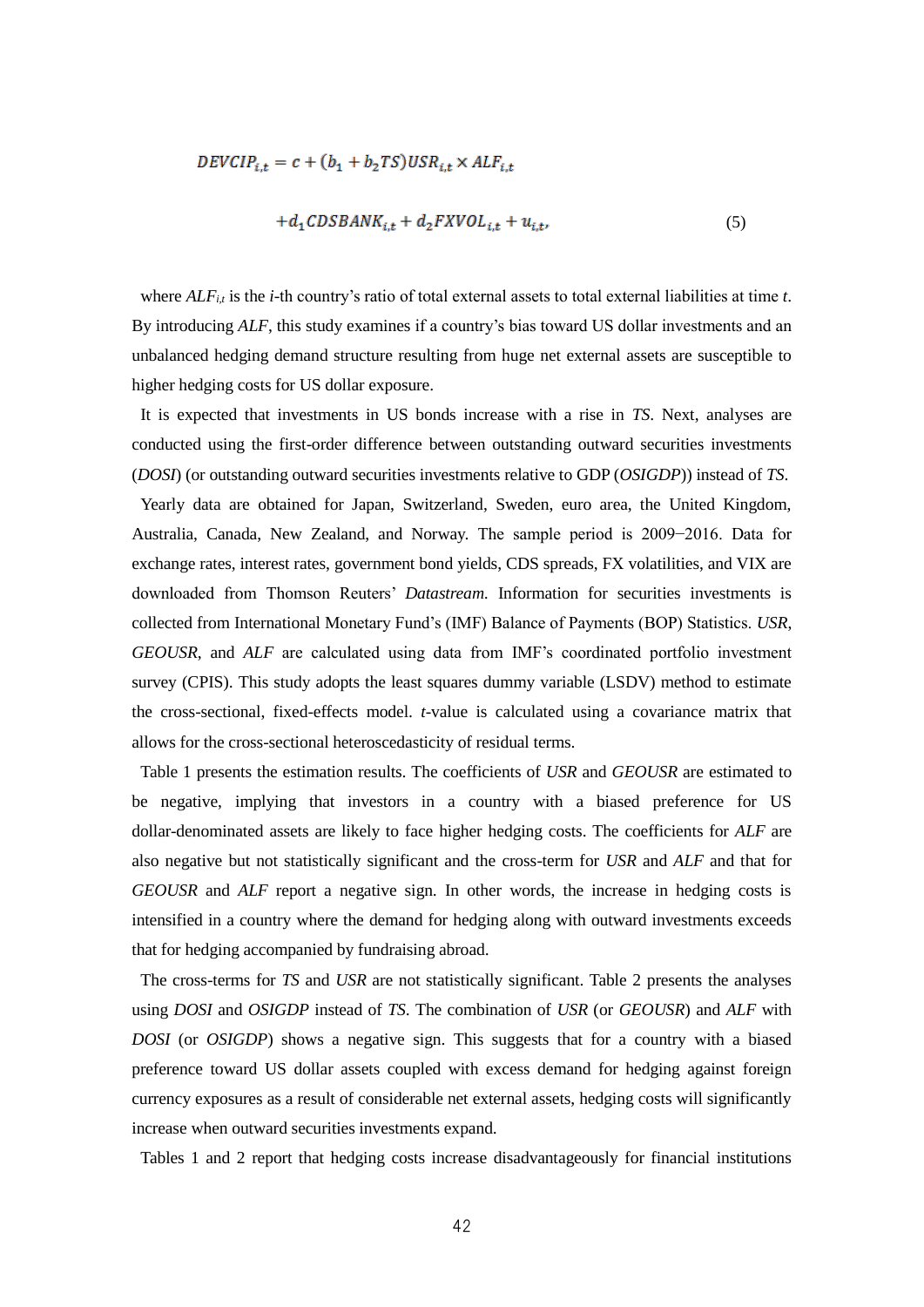with aggravated creditworthiness. The coefficients of *CDSSOV* are also estimated as negative, which is consistent with Suzuki's (2016) suggestion that a country with a lower credit rating is likely to make an additional risk premium payment owing to stricter financial regulations.

The coefficients of *FXVOL* and *VIX* are negative, which is consistent with our expectations. This indicates that, under stressful conditions, flight to liquidity (or flight to the US dollar) is observed and investors outside of the United States incur higher hedging costs. This tendency is confirmed for currencies of, for example, Australia, which was considered to be less severely affected by the financial crises during the analysis period.

#### **5. Conclusions**

This study reached the following salient conclusions. First, the cost of hedging major currencies, particularly the US dollar, increased because of a rise in outward securities investments, which was possibly promoted by different monetary policy stances across countries. The cost of hedging the US dollar, specifically those measured using FX swap rates with shorter-term maturity, has reported a prominently increasing trend. This phenomenon may be largely attributed to factors such as the tightened market liquidity of FX swaps caused by newly imposed financial regulations following the global financial crisis, which are beyond the scope of this study. During the European sovereign crisis, the cost of hedging the euro decreased, reflecting the worsened creditworthiness of European financial institutions.

Second, the results of the panel data analyses reveal that macroeconomic structural factors are related to an increase in hedging costs. Japanese investors tend to prefer investments in US dollar-denominated securities. Their biased preference coupled with the large amount of net external assets might produce excess demand for hedging against the US dollar. As a result of their concentrated securities investments in the United States, which has already begun reporting signs of monetary policy normalization, Japanese investors might face more expensive hedging costs. This study, however, did not reveal the effects of a term spread gap on the deviation from CIP. This is because the term spread gap shrunk in response to the concentrated investments made in US bonds by investors who searched for yield, which is left for future research.

To improve the profitability of their portfolio investments, Japanese investors may be asked to incur a higher risk burden. Alternatively, they could choose currencies other than the US dollar since the hedging cost for currencies of countries with a negative interest-rate policy are likely to be almost zero or negative. While the validity of investments in securities outside of the United States should be rigorously examined, the diversification across currencies can contribute to a decrease in dollar-hedging costs.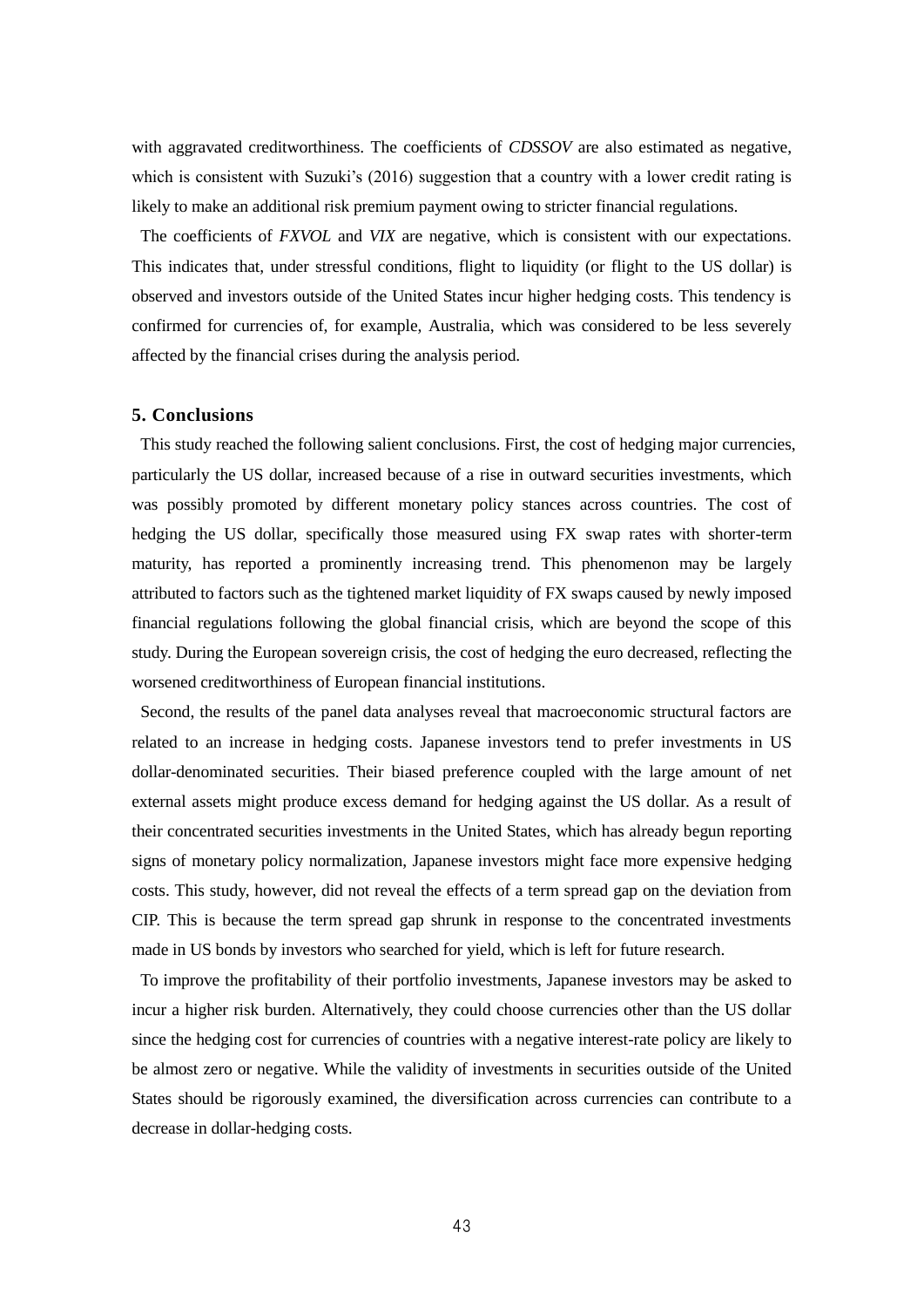### 【**Reference**】

- M. Ando, "Recent Developments in U.S. Dollar Funding Costs through FX Swaps," *Bank of Japan Review*, No.12-E-3, 2012.
- F. Arai, Y. Makabe, Y. Okawara and T. Nagago, "Recent Trends in Cross-currency Basis," *Bank of Japan Review*, No.16-E-7, 2016.
- N. Coffey, W. B. Hrung and Asani Sarkar, "Capital Constraints, Counterparty Risk, and Deviations from Covered Interest Rate Parity," *Federal Reserve Bank of New York Staff Reports*, No.393, 2009.
- S. Fukuda and M. Tanaka, "Monetary Policy and Covered Interest Parity in the Post GFC Period: Evidence from the Australian Dollar and the NZ Dollar," *Journal of International Money and Finance*, Vol.74, pp.301-317, 2017.
- T. Hanajiri, "Three Japan Premiums in Autumn 1997 and Autumn 1998 Why did Premiums Differ between Markets?" Bank of Japan, *Financial Markets Department Working Paper Series*, No. Financial Markets Department, 99-E-1, 1999.
- T. Hanajiri, "Fund Raising Premium for Foreign Currencies: Exploring the Relationship with Macroeconomic Structures – Comparisons among Japan, US, UK and Germany" *Bank of Japan*, *Financial Markets Department Working Paper Series*, No. 2000-J-5, 2000. (in Japanese)
- T. Iida, T. Kimura and N. Sudo, "Regulatory Reforms and the Dollar Funding of Global Banks: Evidence from the Impact of Monetary Policy Divergence," *Bank of Japan Working Paper Series*, No.16-E-14, 2016.
- T. Severo, "Measuring Systemic Liquidity Risk and the Cost of Liquidity Insurance," *IMF Working Paper*, WP/12/194, 2012.
- Y. Suzuki, "Japan Premium in 2014-2015: Examining the Structural Fragility of Dollar Funding via FX Swaps," *Kokusai Keizai*, Vol.67, pp.123-152, 2016 (in Japanese).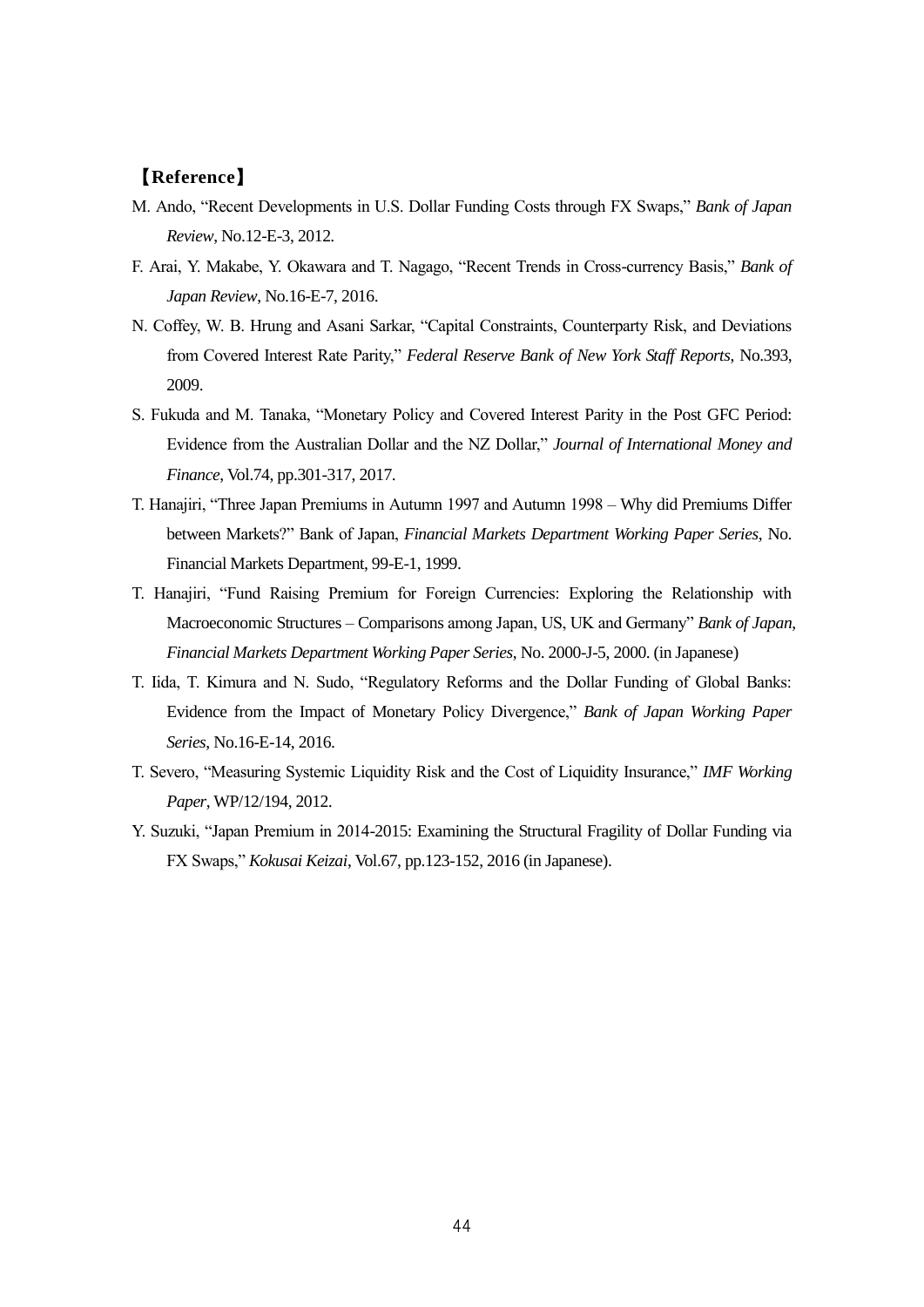

**Figure 1. US Government Bond Yield and Hedging Cost**

Note: The figure reflects the author's calculations using data from Thomson Reuters' *Datastream*. Hedging costs are estimated using one-year forward exchange rates for the yen/US dollar. Interest rate differentials are measured by applying one-year LIBOR for the yen and US dollar.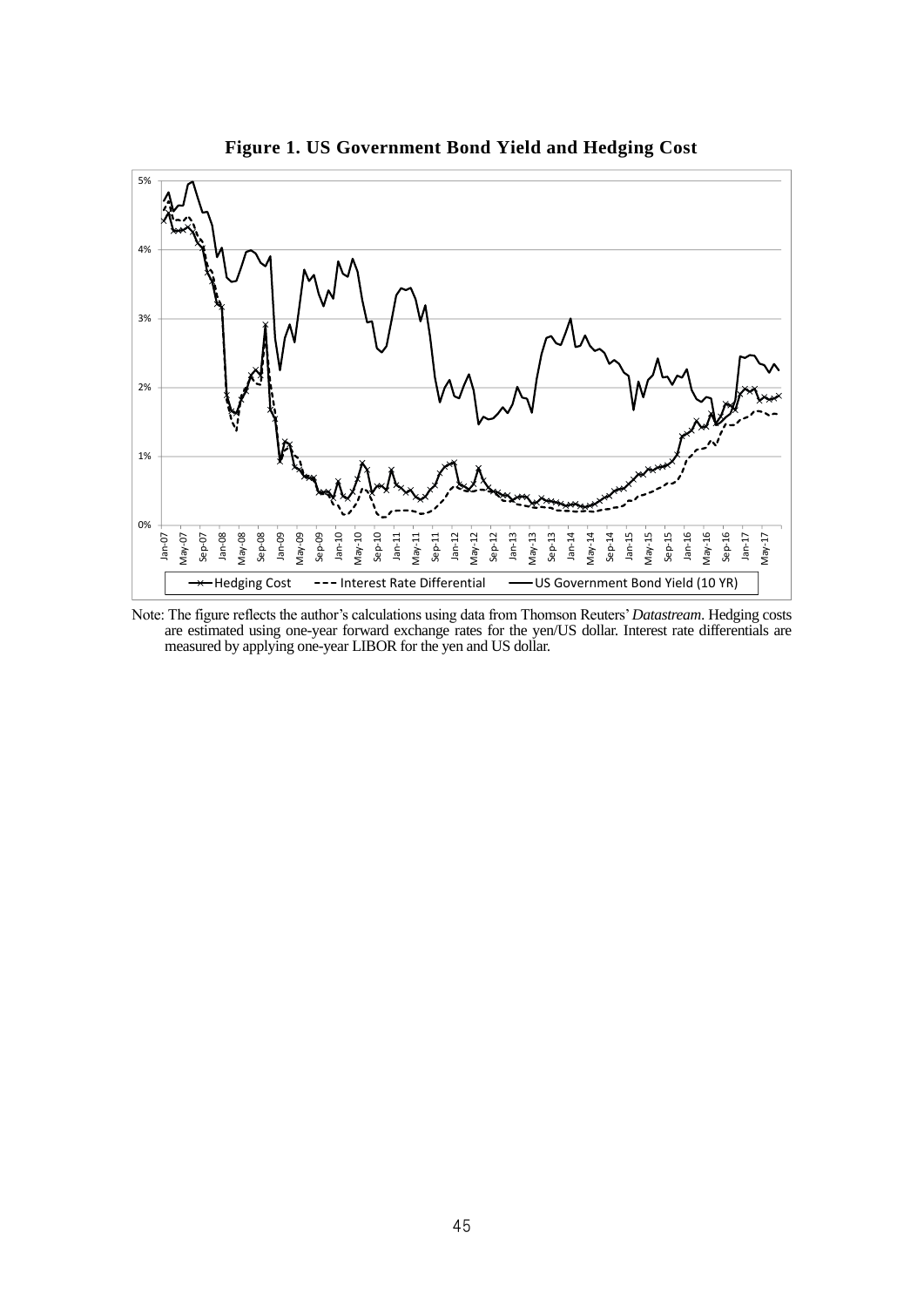



Note: The barbed solid line denotes actual CIP deviation using exchange rates for yen and other major currencies and the bars represent the contributions of each shock to the deviation from CIP.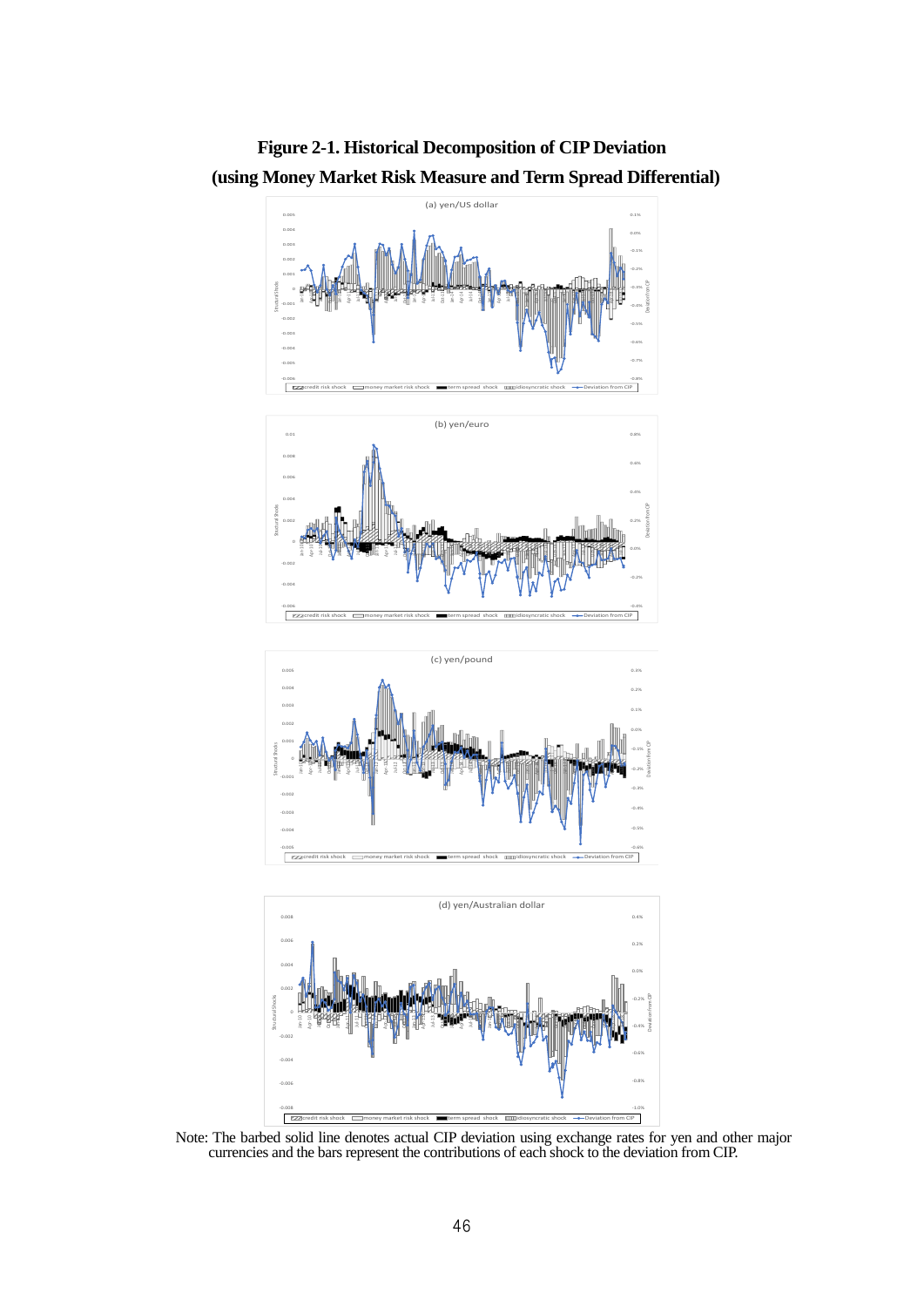

**Figure 2- 2. Historical Decomposition of CIP Deviation (using VIX and Outward Portfolio Investments)**

Note: The solid barbed line represents actual CIP deviations using exchange rates for yen and other major currencies and the bars denote contributions of each shock to the deviation from CIP.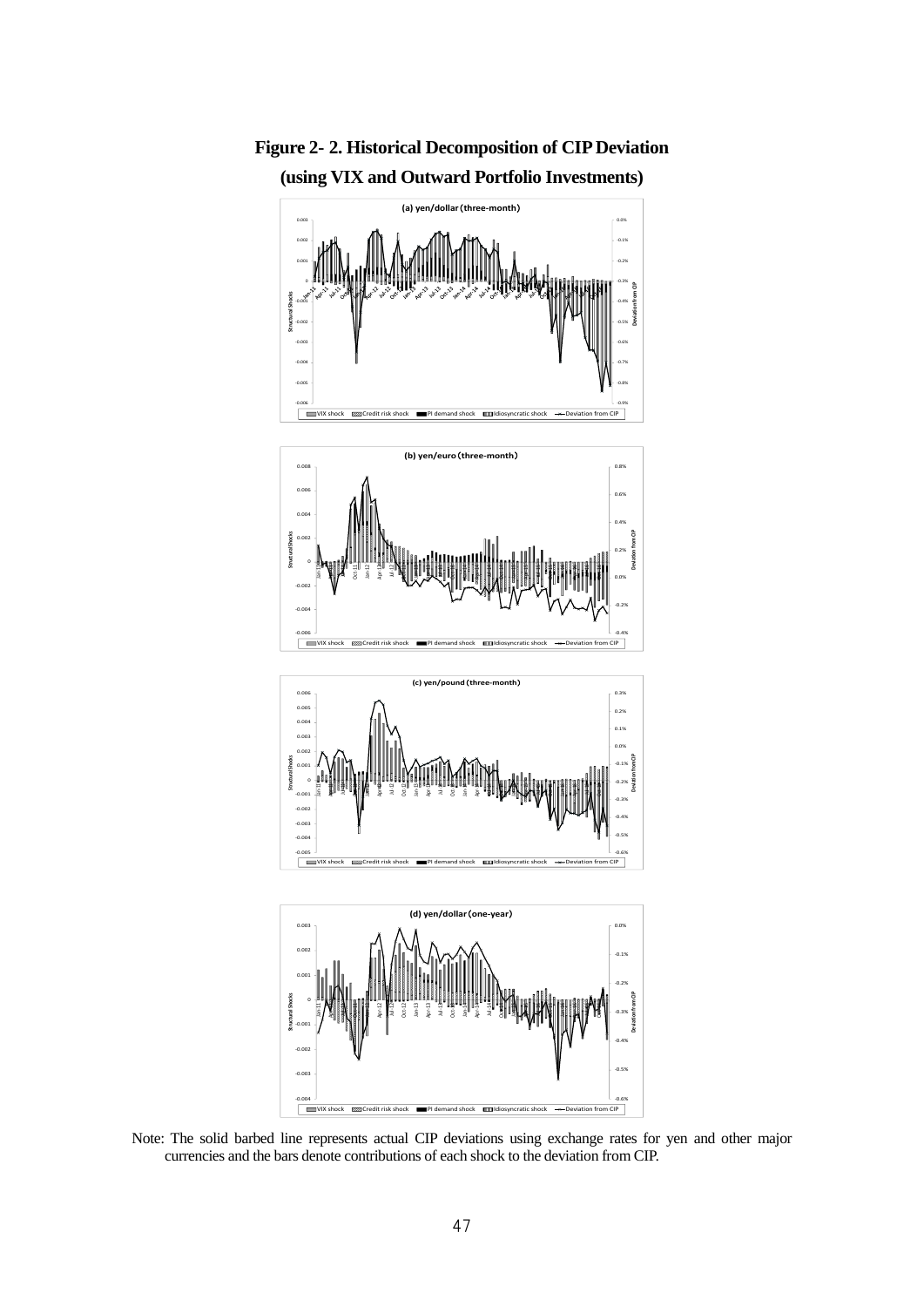**Figure 3. Deviation from CIP Calculated using Exchange Rate of the US Dollar to Other Major Currencies**



Notes: The figure presents the author's calculations using data from Thomson Reuters' *Datastream*. Deviation from CIP measured using the three-month forward exchange rate for the US dollar against another major currency and the three-month money market rate for the US and a counterparty country are annualized. Negative (positive) values mean that the hedging cost for investments in the United States (a counterparty country) increases, thus exceeding the level of interest rate differential between the two nations.

|  |  |  |  | Table 1. Relationship between Deviations from CIP and Macroeconomic Structural Factors |
|--|--|--|--|----------------------------------------------------------------------------------------|
|--|--|--|--|----------------------------------------------------------------------------------------|

| Observations   | 47           | 31           | 51                                                              | 23                                                                                     | 47          | 31           | 23                                                                            | 47           | 47          | 31                                     | 23         | 31          |
|----------------|--------------|--------------|-----------------------------------------------------------------|----------------------------------------------------------------------------------------|-------------|--------------|-------------------------------------------------------------------------------|--------------|-------------|----------------------------------------|------------|-------------|
| Const.         | $0.011$ ***  | $0.012$ ***  | $0.005$ **                                                      | $0.013$ ***                                                                            | $0.013$ **  | $0.015$ ***  | $0.017 *$                                                                     | $0.013$ **   | $0.008$ *** | $0.010$ ***                            | $0.008 *$  | $0.008$ **  |
| <b>GEOUSR</b>  | $-0.023$ **  |              | $-0.004$                                                        |                                                                                        | $-0.025$ ** |              |                                                                               | $-0.026$ **  |             |                                        |            |             |
| <b>USR</b>     |              | $-0.019$ *** |                                                                 | $-0.028$ *                                                                             |             | $-0.022$ *** | $-0.037*$                                                                     |              |             |                                        |            |             |
| <b>ALF</b>     |              |              |                                                                 |                                                                                        | $-0.001$    | $-0.002$     | $-0.002$                                                                      | $-0.001$     |             |                                        |            |             |
| GEOUSR*ALF     |              |              |                                                                 |                                                                                        |             |              |                                                                               |              | $-0.012$ ** |                                        |            |             |
| USR*ALF        |              |              |                                                                 |                                                                                        |             |              |                                                                               |              |             | $-0.011$ **                            | $-0.009$   | $-0.011$ ** |
| TS*GEOUSR      |              |              |                                                                 |                                                                                        |             |              |                                                                               |              |             |                                        |            |             |
| TS*USR         |              |              |                                                                 |                                                                                        |             |              |                                                                               |              |             |                                        |            |             |
| TS*GEOUSR*ALF  |              |              |                                                                 |                                                                                        |             |              |                                                                               |              |             |                                        |            |             |
| TS*USR*ALF     |              |              |                                                                 |                                                                                        |             |              |                                                                               |              |             |                                        |            |             |
| <b>CDSBANK</b> | $-0.021$     | $-0.067*$    |                                                                 |                                                                                        | $-0.022$    | $-0.070*$    |                                                                               | $-0.038$     | $-0.054$    | $-0.088$ **                            |            | $-0.094$ *  |
| CDSSOV         |              |              | $-0.109$                                                        | $-0.137$                                                                               |             |              | $-0.148$                                                                      |              |             |                                        | $-0.121$ * |             |
| <b>FXVOL</b>   |              |              |                                                                 | $-0.003$ *** $-0.004$ *** $-0.003$ *** $-0.004$ *** $-0.003$ *** $-0.004$ *** $-0.004$ |             |              |                                                                               |              |             | $-0.003$ *** $-0.004$ *** $-0.003$ *** |            |             |
| VIX            |              |              |                                                                 |                                                                                        |             |              |                                                                               | $-0.003$ *** |             |                                        |            | $-0.002$ ** |
| adj R2         | 0.496        | 0.445        | 0.503                                                           | 0.425                                                                                  | 0.497       | 0.463        | 0.449                                                                         | 0.386        | 0.494       | 0.445                                  | 0.322      | 0.229       |
|                |              |              |                                                                 |                                                                                        |             |              |                                                                               |              |             |                                        |            |             |
| Observations   | 47           | 47           | 23                                                              | 31                                                                                     | 51          | 47           | 31                                                                            | 23           | 47          | 31                                     |            |             |
| Const.         | $0.012$ ***  | $0.012$ ***  | $0.018$ ***                                                     | $0.013$ ***                                                                            | $0.005$ *** | $0.011$ ***  | $0.012$ ***                                                                   | $0.013$ ***  | $0.008$ *** | $0.010$ ***                            |            |             |
| <b>GEOUSR</b>  | $-0.018$ **  | $-0.016*$    |                                                                 |                                                                                        | $-0.004$    | $-0.023$ **  |                                                                               |              |             |                                        |            |             |
| <b>USR</b>     |              |              | $-0.036$ *** $-0.013$ **                                        |                                                                                        |             |              | $-0.020$ *** $-0.030$ *                                                       |              |             |                                        |            |             |
| ALF            |              |              |                                                                 |                                                                                        |             |              |                                                                               |              |             |                                        |            |             |
| GEOUSR*ALF     | $-0.008$ *   | $-0.008$ *   |                                                                 |                                                                                        |             |              |                                                                               |              | $-0.012$ ** |                                        |            |             |
| USR*ALF        |              |              | $-0.009$ *                                                      | $-0.007$ *                                                                             |             |              |                                                                               |              |             | $-0.011$ **                            |            |             |
| TS*GEOUSR      |              |              |                                                                 |                                                                                        | $-0.005$    | 0.050        |                                                                               |              |             |                                        |            |             |
| TS*USR         |              |              |                                                                 |                                                                                        |             |              | 0.187                                                                         | 0.153        |             |                                        |            |             |
| TS*GEOUSR*ALF  |              |              |                                                                 |                                                                                        |             |              |                                                                               |              | 0.047       |                                        |            |             |
| TS*USR*ALF     |              |              |                                                                 |                                                                                        |             |              |                                                                               |              |             | 0.011                                  |            |             |
| <b>CDSBANK</b> | $-0.041$     | $-0.024$     |                                                                 | $-0.071$ *                                                                             |             | $-0.020$     | $-0.063*$                                                                     |              | $-0.054$    | $-0.089$ **                            |            |             |
| CDSSOV         |              |              | $-0.172$                                                        |                                                                                        | $-0.110$    |              |                                                                               | $-0.114$     |             |                                        |            |             |
| <b>FXVOL</b>   |              | $-0.003$ *** |                                                                 | $-0.004$ ***                                                                           |             |              | $-0.003$ *** $-0.003$ *** $-0.004$ *** $-0.004$ *** $-0.003$ *** $-0.004$ *** |              |             |                                        |            |             |
| VIX            | $-0.003$ *** |              | $-0.003$ ***                                                    |                                                                                        |             |              |                                                                               |              |             |                                        |            |             |
| adj R2         | 0.428        | 0.537        | 0.398                                                           | 0.518                                                                                  | 0.490       | 0.485        | 0.452                                                                         | 0.410        | 0.483       | 0.422                                  |            |             |
| .              | $\sim$       |              | $\mathbf{a}$ and $\mathbf{b}$ and $\mathbf{a}$ and $\mathbf{a}$ | $\sim$ $\sim$ $\sim$ $\sim$                                                            |             |              |                                                                               |              |             |                                        |            |             |

\*\*\*, \*\* and \* denote significance at the 1%, 5% and 10% levels, respectively.